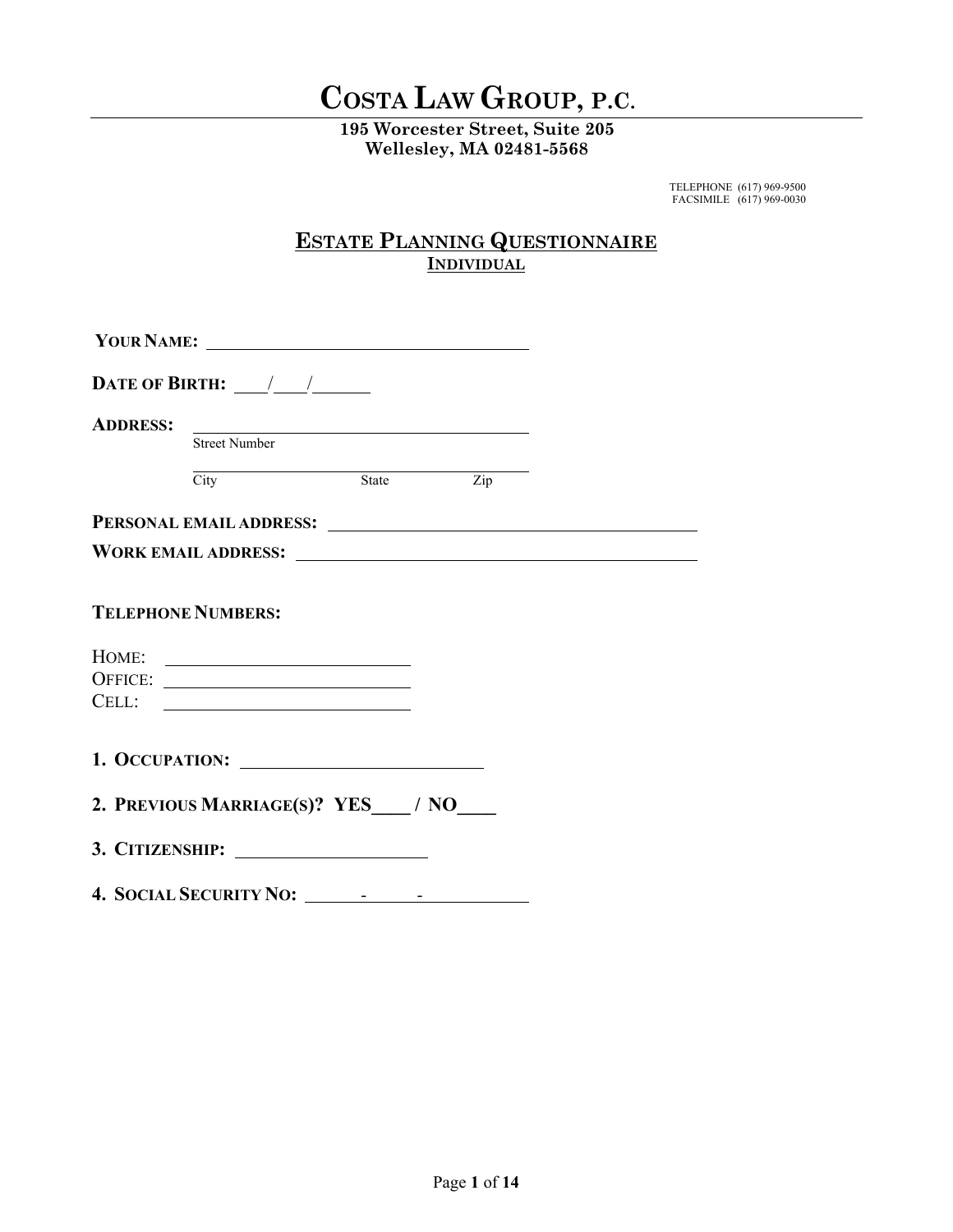# **5. PLEASE PROVIDE THE REQUESTED INFORMATION FOR YOUR CHILDREN AND THEIR SPOUSES, GRANDCHILDREN, PARENTS AND ANYONE ELSE FOR WHOM YOU WISH TO PROVIDE, IF ANY. USE THE REVERSE SIDE IF NEEDED. PLEASE INDICATE IF CHILDREN ARE FROM A PREVIOUS MARRIAGE OR ADOPTED.**

| <b>NAME</b> |  | DATE OF BIRTH RELATIONSHIP HOME ADDRESS (CITY AND STATE) |
|-------------|--|----------------------------------------------------------|
|             |  |                                                          |
|             |  |                                                          |
|             |  |                                                          |
|             |  |                                                          |
|             |  |                                                          |
|             |  |                                                          |
|             |  |                                                          |
|             |  |                                                          |

#### **6. OTHER CONSIDERATIONS: PRIOR MARRIAGES, SUPPORT OR SETTLEMENT OBLIGATIONS, DISABLED CHILDREN OR BENEFICIARIES. DO ANY OF YOUR CHILDREN RECEIVE GOVERNMENTAL SUPPORT OR BENEFITS? IS ANY CHILD ESTRANGED FROM YOU?**

# **7. LIST THE FOLLOWING INFORMATION FOR EACH PERSON (OR CORPORATION) YOU WOULD LIKE TO BE THE PERSONAL REPRESENTATIVE (F/K/A EXECUTOR/EXECUTRIX) OF YOUR WILL:**

*PERSONAL REPRESENTATIVE: SUCCESSOR PERSONAL REPRESENTATIVE:* 

| First Name            | Middle Initial | Last Name | First Name            | Middle Initial | Last Name |
|-----------------------|----------------|-----------|-----------------------|----------------|-----------|
| <b>Street Address</b> |                |           | <b>Street Address</b> |                |           |
| City                  | <b>State</b>   | Zip       | City                  | <b>State</b>   | Zip       |
| Phone:                |                |           | Phone:                |                |           |
| Approximate Age       |                |           | Approximate Age       |                |           |
| Relationship          |                |           | Relationship          |                |           |
| Occupation            |                |           | Occupation            |                |           |

HAVE YOU DISCUSSED THIS WITH HIM OR HER?:

YES / NO YES / NO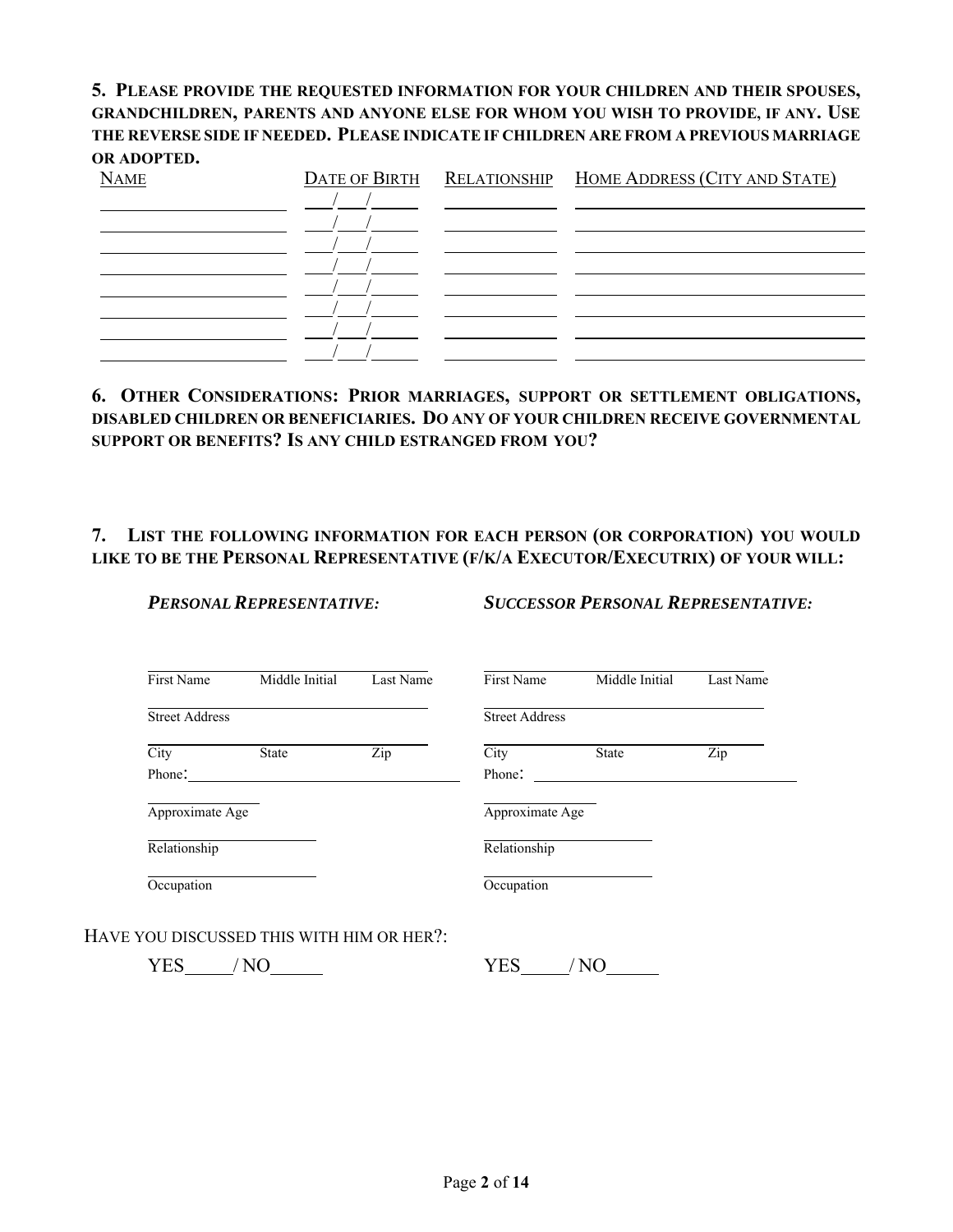#### **8. LIST THE FOLLOWING INFORMATION FOR EACH PERSON YOU WOULD LIKE TO NAME AS THE GUARDIAN OF YOUR MINOR CHILDREN, IF ANY:**

| <b>GUARDIAN:</b>      |                |           | <b>SUCCESSOR GUARDIAN:</b> |                |           |  |
|-----------------------|----------------|-----------|----------------------------|----------------|-----------|--|
| First Name            | Middle Initial | Last Name | First Name                 | Middle Initial | Last Name |  |
| <b>Street Address</b> |                |           | <b>Street Address</b>      |                |           |  |
| City                  | <b>State</b>   | Zip       | City                       | <b>State</b>   | Zip       |  |
| Phone:                |                |           | Phone:                     |                |           |  |
| Approximate Age       |                |           | Approximate Age            |                |           |  |
| Relationship          |                |           | Relationship               |                |           |  |
| Occupation            |                |           | Occupation                 |                |           |  |

HAVE Y

YES / NO YES / NO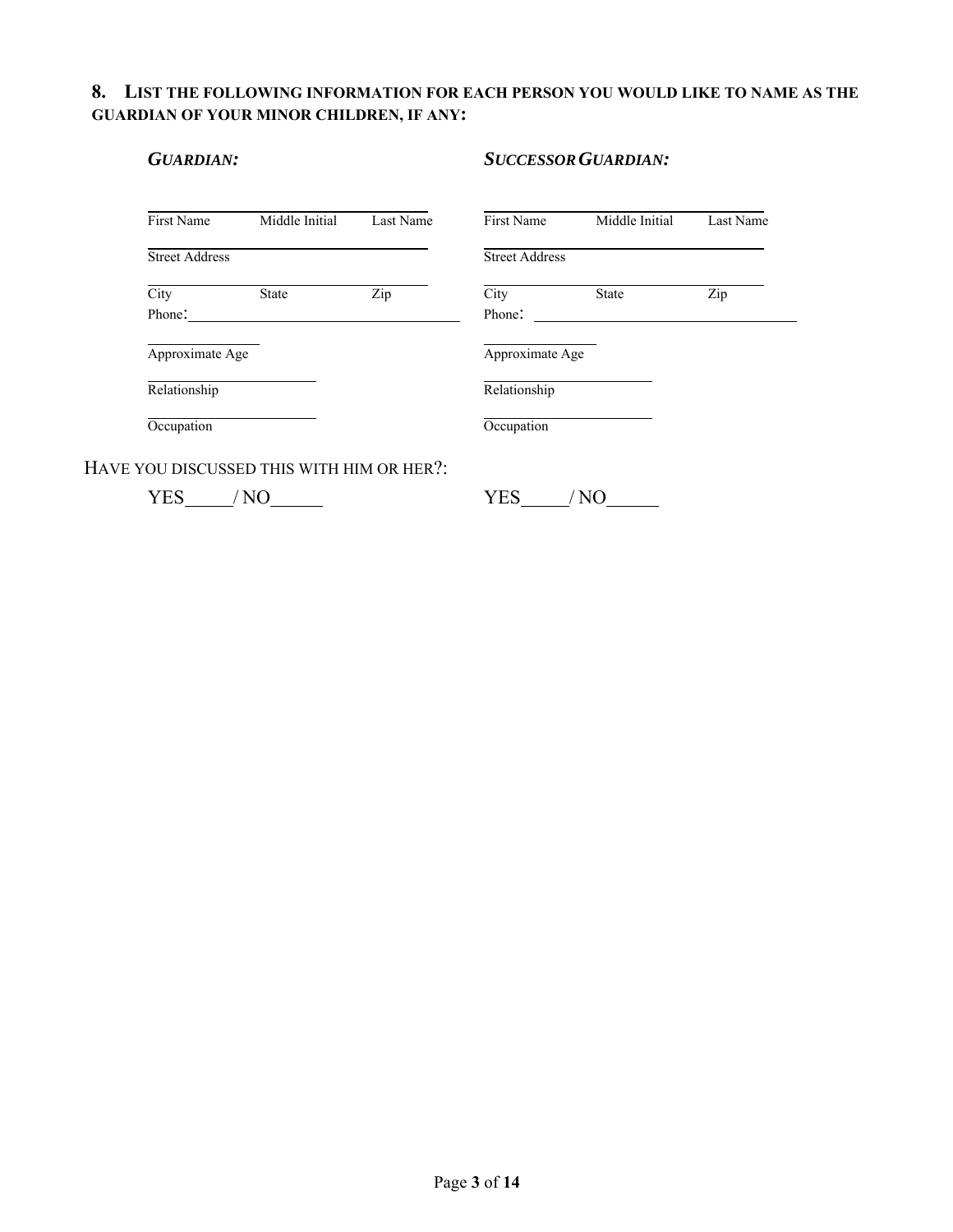# **9. WOULD YOU LIKE TO ESTABLISH A HEALTH CARE PROXY TO APPOINT AN AGENT TO MAKE HEALTH CARE DECISIONS FOR YOU IN CASE YOU CANNOT MAKE THEM FOR YOURSELF? IF YES, PLEASE FILL OUT AS FOLLOWS:**

| <b>AGENT FOR:</b>                                                                                                                                                                                        |                                                                                                                                                                                                                                |                           | <b>ALTERNATE AGENT:</b> |                           |                           |
|----------------------------------------------------------------------------------------------------------------------------------------------------------------------------------------------------------|--------------------------------------------------------------------------------------------------------------------------------------------------------------------------------------------------------------------------------|---------------------------|-------------------------|---------------------------|---------------------------|
|                                                                                                                                                                                                          | First Name Middle Initial                                                                                                                                                                                                      | Last Name                 |                         | First Name Middle Initial | Last Name                 |
| Street Address                                                                                                                                                                                           |                                                                                                                                                                                                                                |                           | Street Address          |                           |                           |
| City State                                                                                                                                                                                               | Phone: 2008 Change and 2008 Change and 2008 Change and 2008 Change and 2008 Change and 2008 Change and 2008 Change and 2008 Change and 2008 Change and 2008 Change and 2008 Change and 2008 Change and 2008 Change and 2008 Ch | $\overline{\mathrm{Zip}}$ | City State              | Phone:                    | $\overline{\mathrm{Zip}}$ |
| Approximate Age                                                                                                                                                                                          |                                                                                                                                                                                                                                |                           | Approximate Age         |                           |                           |
| Relationship                                                                                                                                                                                             |                                                                                                                                                                                                                                |                           | Relationship            |                           |                           |
| Occupation                                                                                                                                                                                               |                                                                                                                                                                                                                                |                           | Occupation              |                           |                           |
|                                                                                                                                                                                                          |                                                                                                                                                                                                                                |                           |                         |                           |                           |
| <b>10. SPECIAL INSTRUCTIONS:</b>                                                                                                                                                                         |                                                                                                                                                                                                                                |                           |                         |                           |                           |
| DO YOU WISH TO LEAVE INSTRUCTIONS REGARDING BURIAL OR CREMATION? (Y/N)                                                                                                                                   |                                                                                                                                                                                                                                |                           |                         |                           |                           |
| IF YES, PLEASE SPECIFY YOUR PREFERENCE                                                                                                                                                                   |                                                                                                                                                                                                                                |                           |                         |                           |                           |
| DO YOU WISH TO BE AN ORGAN AND TISSUE DONOR? (Y/N)                                                                                                                                                       |                                                                                                                                                                                                                                |                           |                         |                           |                           |
| IF YES, WOULD IT BE YOUR WISH FOR THE ORGAN AND TISSUE DONATION<br>TO BE FOR A SPECIFICALLY STATED PURPOSE? (PLEASE INDICATE BY NUMBER:<br>1. RESEARCH, 2. TRANSPLANTATION, 3. BOTH, OR 4. ANY PURPOSE)? |                                                                                                                                                                                                                                |                           |                         |                           |                           |
| IF YES, HAVE YOU SIGNED AN ORGAN DONOR CARD OR INDICATED ON<br>YOUR DRIVER'S LICENSE THAT YOU INTEND TO BE AN ORGAN DONOR?                                                                               |                                                                                                                                                                                                                                |                           |                         |                           |                           |
| HAVE YOU TOLD YOUR FAMILY ABOUT YOUR<br>INTENTION TO BE AN ORGAN DONOR?                                                                                                                                  |                                                                                                                                                                                                                                |                           |                         |                           |                           |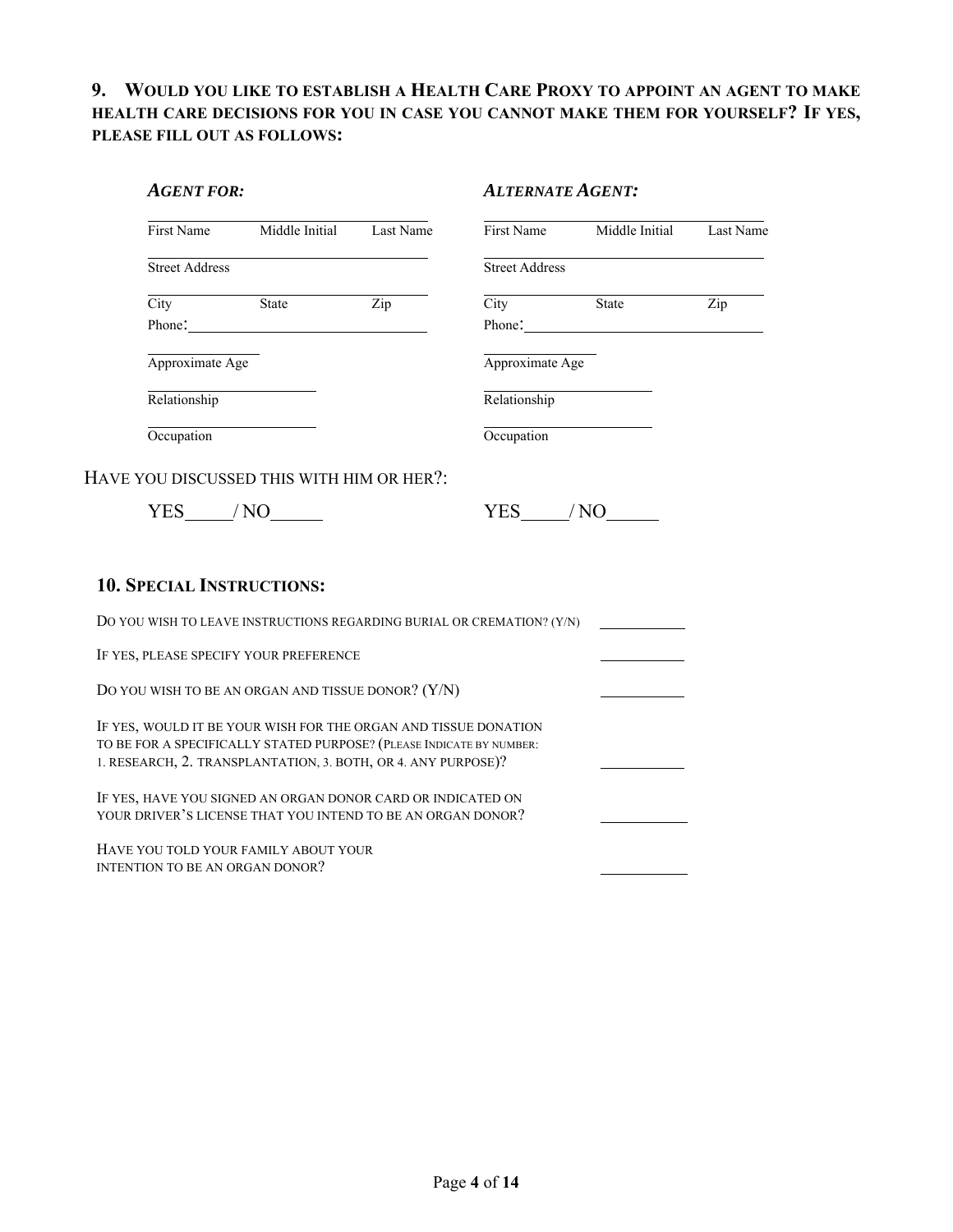# **11. WOULD YOU LIKE TO ESTABLISH A POWER OF ATTORNEY IN WHICH YOU NAME AN AGENT TO ACT ON YOUR BEHALF? IF YES, PLEASE FILL OUT AS FOLLOWS:**

| <b>AGENT:</b>               |                                                                                                                                                                                                                                                  |  | <b>ALTERNATE AGENT:</b> |                                     |                                                                                       |  |
|-----------------------------|--------------------------------------------------------------------------------------------------------------------------------------------------------------------------------------------------------------------------------------------------|--|-------------------------|-------------------------------------|---------------------------------------------------------------------------------------|--|
|                             | First Name Middle Initial Last Name                                                                                                                                                                                                              |  |                         | First Name Middle Initial Last Name |                                                                                       |  |
| Street Address              |                                                                                                                                                                                                                                                  |  | Street Address          |                                     |                                                                                       |  |
|                             | City State Zip<br>Phone: 2008 Phone: 2008 Phone: 2008 Phone: 2008 Phone: 2008 Phone: 2008 Phone: 2008 Phone: 2008 Phone: 2008 Phone: 2008 Phone: 2008 Phone: 2008 Phone: 2008 Phone: 2008 Phone: 2008 Phone: 2008 Phone: 2008 Phone: 2008 Phone: |  |                         | City State Zip                      |                                                                                       |  |
|                             |                                                                                                                                                                                                                                                  |  |                         |                                     |                                                                                       |  |
| Approximate Age             |                                                                                                                                                                                                                                                  |  | Approximate Age         |                                     |                                                                                       |  |
| Relationship                |                                                                                                                                                                                                                                                  |  | Relationship            |                                     |                                                                                       |  |
| Occupation                  |                                                                                                                                                                                                                                                  |  | Occupation              |                                     |                                                                                       |  |
|                             | HAVE YOU DISCUSSED THIS WITH HIM OR HER?:                                                                                                                                                                                                        |  |                         |                                     |                                                                                       |  |
|                             | $YES$ $/NO$ $\qquad$                                                                                                                                                                                                                             |  | $YES$ $NQ$              |                                     |                                                                                       |  |
|                             | WOULD BE HAPPY TO DISCUSS WHY.):<br>FOR FIRST AGENT (CHOOSE ONE):                                                                                                                                                                                |  |                         |                                     |                                                                                       |  |
|                             | FOR ALTERNATE AGENT (CHOOSE ONE):                                                                                                                                                                                                                |  |                         |                                     |                                                                                       |  |
|                             |                                                                                                                                                                                                                                                  |  |                         |                                     |                                                                                       |  |
| <b>FOR FIRST AGENT:</b>     |                                                                                                                                                                                                                                                  |  |                         |                                     | IF UPON DISABILITY, WHAT IS THE CRITERIA THAT YOU WOULD WANT TO BE DECLARED DISABLED? |  |
|                             | 1. ONE PHYSICIAN'S OPINION;                                                                                                                                                                                                                      |  |                         |                                     |                                                                                       |  |
|                             | 2. TWO PHYSICIANS' OPINIONS; OR                                                                                                                                                                                                                  |  |                         |                                     |                                                                                       |  |
|                             | 3. DISABILITY PANEL OF YOUR CHOICE.                                                                                                                                                                                                              |  |                         |                                     |                                                                                       |  |
| <b>FOR ALTERNATE AGENT:</b> |                                                                                                                                                                                                                                                  |  |                         |                                     |                                                                                       |  |
|                             | 4. ONE PHYSICIAN'S OPINION;                                                                                                                                                                                                                      |  |                         |                                     |                                                                                       |  |
|                             | 5. TWO PHYSICIANS' OPINIONS; OR                                                                                                                                                                                                                  |  |                         |                                     |                                                                                       |  |

*6.* DISABILITY PANEL OF YOUR CHOICE.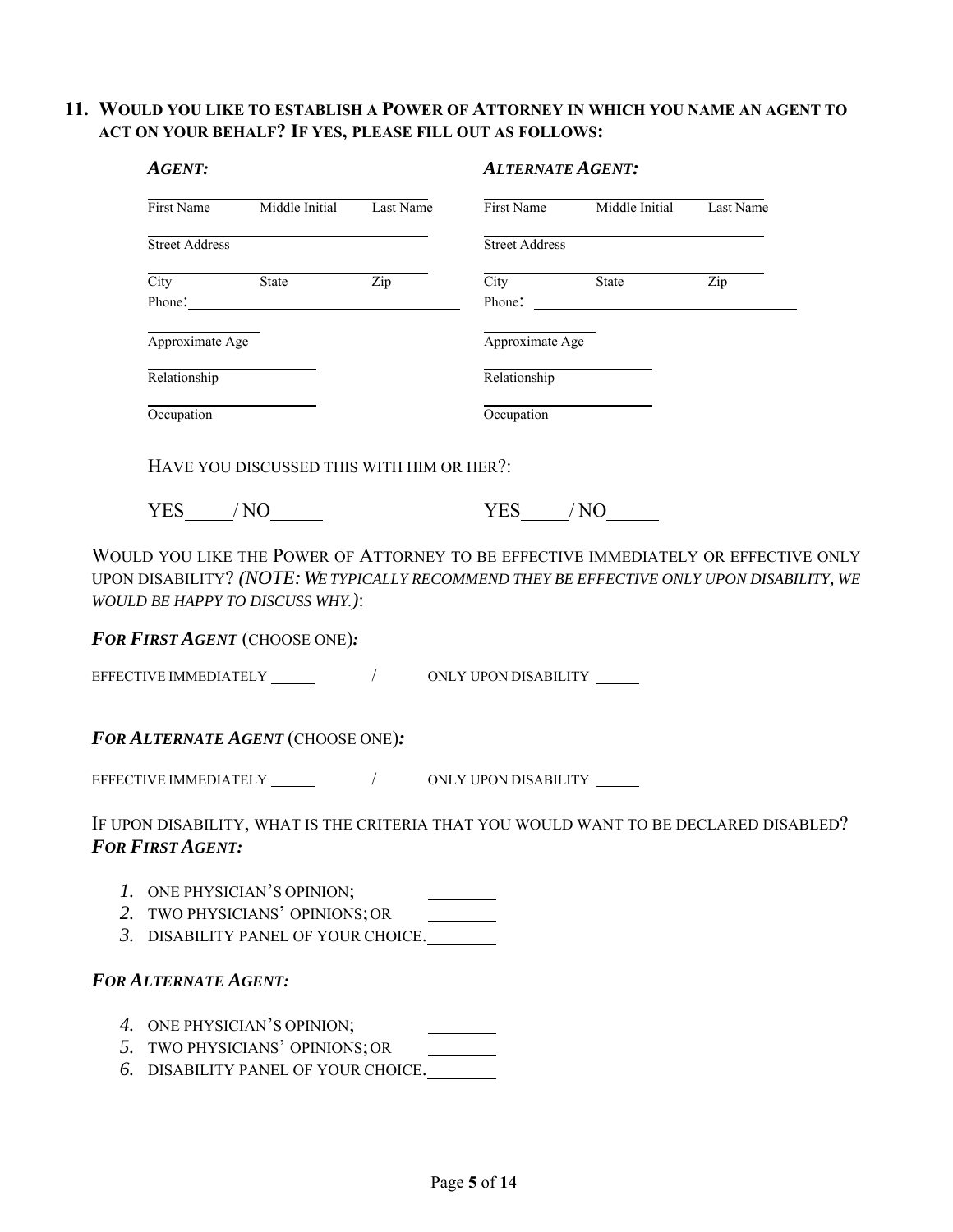# **12. SHOULD WE RECOMMEND AN ESTATE PLAN WHERE TRUSTS WOULD BE ESTABLISHED WHOM WOULD YOU LIKE TO BE TRUSTEE** *(NOTE: FOR SUCCESSOR TRUSTEES, WE RECOMMEND THE SAME AS YOUR SUCCESSOR PERSONAL REPRESENTATIVE. ALTERNATIVELY, YOU COULD NAME A DIFFERENT SUCCESSOR TRUSTEE AS A "CHECK AND BALANCE" TO THE PERSONAL REPRESENTATIVE. IF UNSURE, PLEASE MAKE A NOTE HERE FOR FURTHER DISCUSSION)***.**

#### *TRUSTEE: SUCCESSOR TRUSTEE:*

| First Name            | Middle Initial | Last Name | First Name            | Middle Initial | Last Name |
|-----------------------|----------------|-----------|-----------------------|----------------|-----------|
| <b>Street Address</b> |                |           | <b>Street Address</b> |                |           |
| City                  | State          | Zip       | City                  | <b>State</b>   | Zip       |
| Phone:                |                |           | Phone:                |                |           |
| Approximate Age       |                |           | Approximate Age       |                |           |
| Relationship          |                |           | Relationship          |                |           |
| Occupation            |                |           | Occupation            |                |           |

HAVE YOU DISCUSSED THIS WITH HIM OR HER?:

YES / NO YES / NO

### **13. PLEASE IDENTIFY YOUR ADVISORS:**

|                                      | <b>NAME</b> | <b>FIRM NAME AND ADDRESS</b> | <b>TELEPHONE</b> |
|--------------------------------------|-------------|------------------------------|------------------|
| <b>ACCOUNTANT:</b>                   |             |                              |                  |
| <b>ATTORNEY:</b>                     |             |                              |                  |
| <b>INVESTMENT</b><br><b>ADVISOR:</b> |             |                              |                  |
| <b>INSURANCE</b><br><b>BROKER:</b>   |             |                              |                  |
| <b>OTHER</b><br><b>CONFIDANTS:</b>   |             |                              |                  |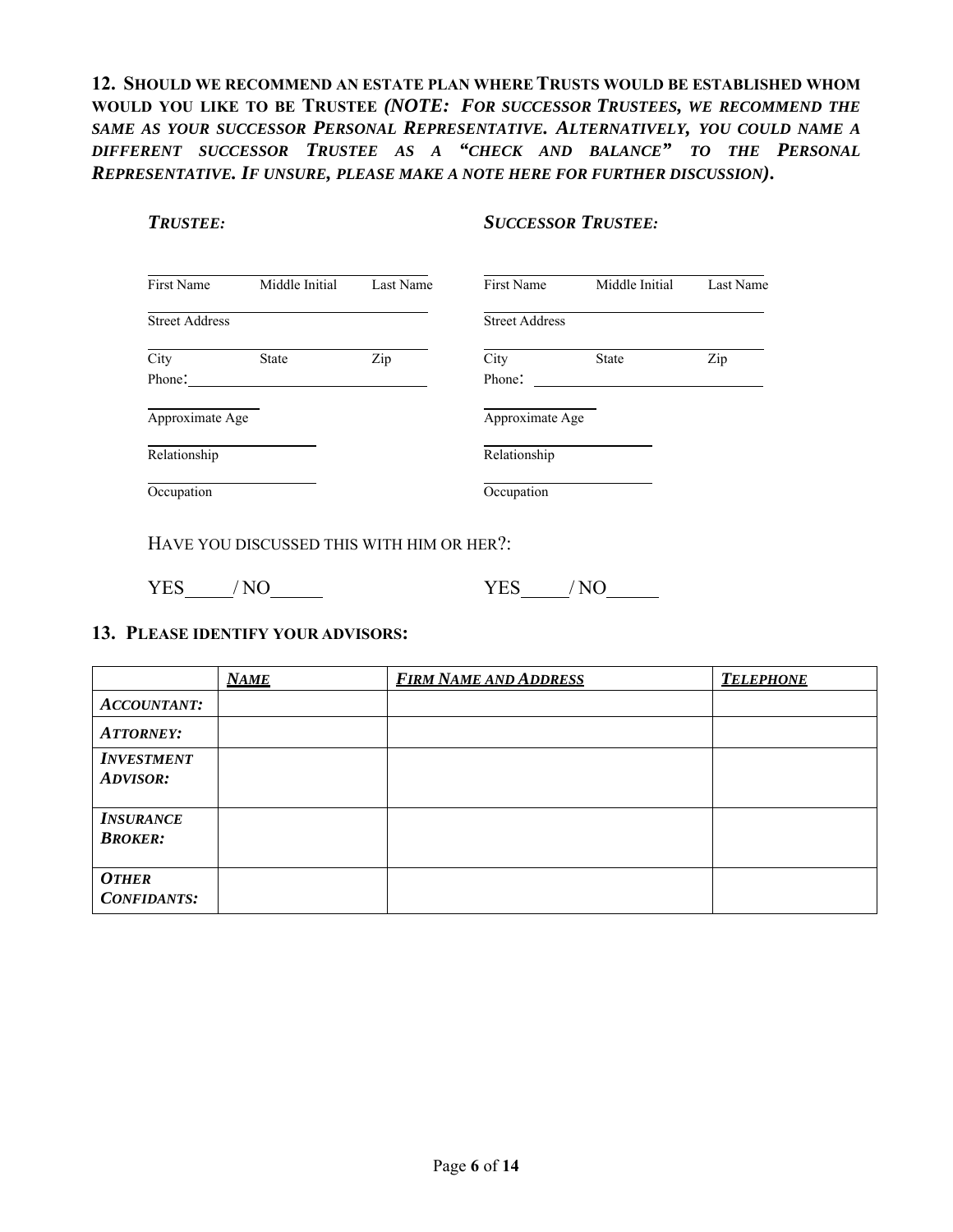# **14. DO YOU HAVE A SAFE DEPOSIT BOX? IF YES, LIST FOR EACH BOX:**

| Name and address of bank: |                                                                                                   |                                               |      |              |                             |
|---------------------------|---------------------------------------------------------------------------------------------------|-----------------------------------------------|------|--------------|-----------------------------|
|                           | Name                                                                                              | <b>Street</b>                                 | City | <b>State</b> | Zip                         |
|                           | Name and relationship to you of each deputy / co-tenant / agent:                                  |                                               |      |              |                             |
| Name                      | Relationship                                                                                      | Name                                          |      |              | Relationship                |
| collections):             | General Description of Contents (e.g. current original estate planning documents, life insurance, |                                               |      |              |                             |
|                           |                                                                                                   |                                               |      |              |                             |
|                           |                                                                                                   |                                               |      |              |                             |
|                           |                                                                                                   |                                               |      |              |                             |
|                           | 15. ARE THERE IN EXISTENCE ANY TRUSTS NOT CREATED BY YOU UNDER WHICH YOU POSSESS                  |                                               |      |              |                             |
|                           | ANY POWER, BENEFICIAL INTEREST, OR TRUSTEESHIP?                                                   |                                               |      |              |                             |
|                           |                                                                                                   | <b>DESCRIPTION OF THE POWER,</b>              |      |              |                             |
| <u>Trust Name</u>         |                                                                                                   | <b>BENEFICIAL INTEREST, TRUSTEESHIP, ETC.</b> |      |              |                             |
|                           |                                                                                                   |                                               |      |              |                             |
|                           |                                                                                                   |                                               |      |              |                             |
|                           |                                                                                                   |                                               |      |              |                             |
|                           |                                                                                                   |                                               |      |              |                             |
|                           |                                                                                                   |                                               |      |              |                             |
|                           |                                                                                                   |                                               |      |              |                             |
|                           |                                                                                                   |                                               |      |              |                             |
|                           |                                                                                                   |                                               |      |              | <b>ESTIMATED VALUE (\$)</b> |

**16. ARE YOU PRESENTLY SUPPORTING OR PROVIDING PARTIAL SUPPORT TO A PERSON WHO YOU ARE NOT LEGALLY REQUIRED TO SUPPORT? IF YES, WHO?** 

**17. GIVE A BRIEF SKETCH OF YOUR BASIC OBJECTIVES CONCERNING THE DISTRIBUTION OF YOUR PROPERTY:**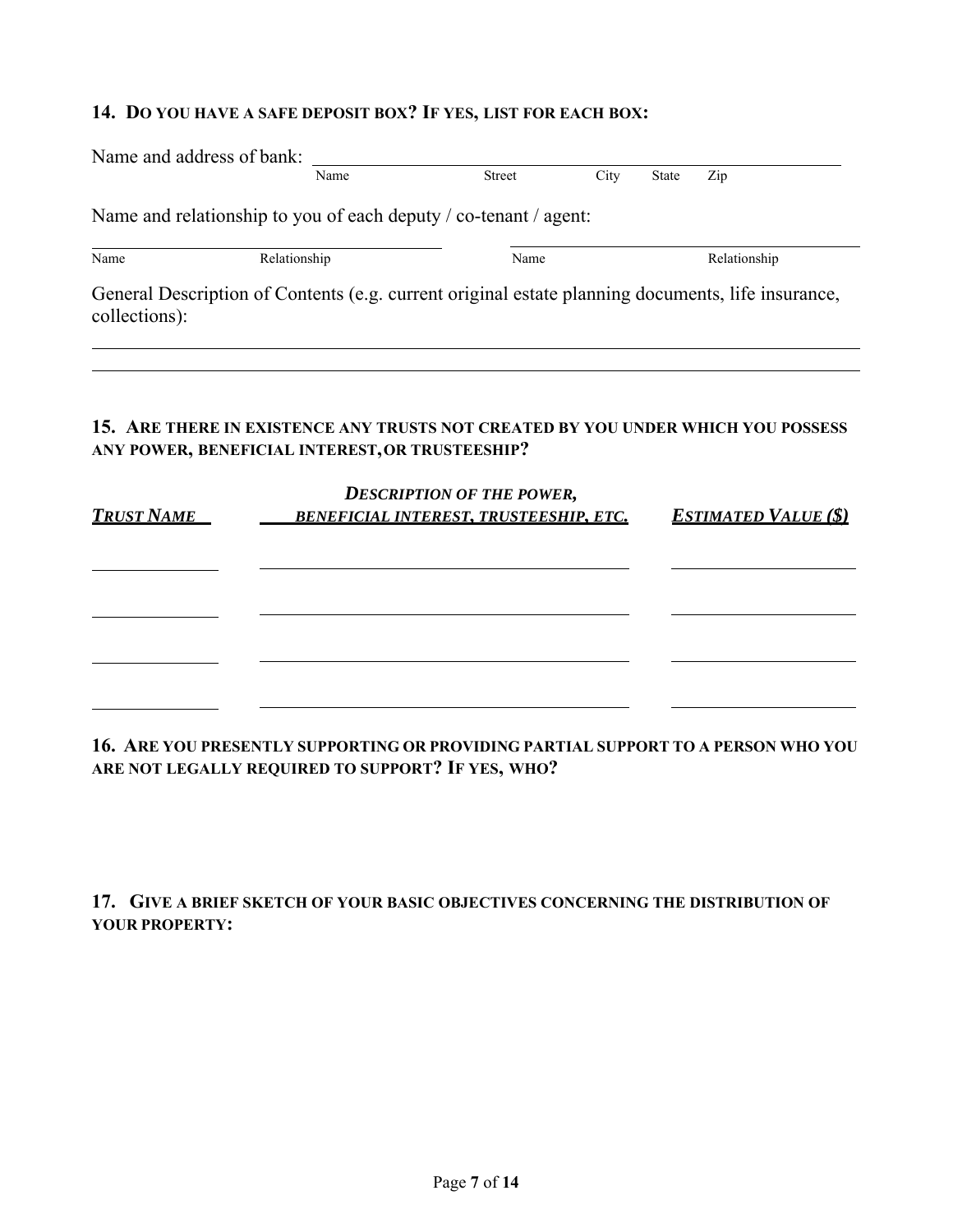**18. OFTEN TIMES REFERRED TO AS THE "DISASTER CLAUSE", WHERE WOULD YOU LIKE YOUR ASSETS TO GO SHOULD NONE OF YOUR FAMILY OR INTENDED HEIRS SURVIVE IN A COMMON DISASTER WITH YOU? SUGGESTIONS WOULD BE ONE'S MORE REMOTE FAMILY, CHARITIES, OR SPECIFIC INDIVIDUALS. FEEL FREE TO BE CREATIVE AS WE WILL DISCUSS.** 

**19. WOULD YOU FEEL MORE COMFORTABLE IF CERTAIN RESTRICTIONS (E.G., PRINCIPAL DISTRIBUTED AT 30 YEARS OF AGE, WITH ONLY INCOME DISTRIBUTIONS BEFORE 30) WERE PUT ON THE DISTRIBUTION OF YOUR ASSETS? IF YES, PLEASE SPECIFY HERE:** 

**20. WOULD YOU CONSIDER A PRESENT TRANSFER OF ANY OF YOUR PROPERTY TO A PERSON NAMED IN THIS QUESTIONNAIRE (EITHER OUTRIGHT OR IN TRUST)?** 

**21. DO YOU WISH TO MAKE ANY SPECIFIC BEQUESTS OF CASH, REAL ESTATE OR TANGIBLE PERSONAL PROPERTY UPON YOUR DEATH? IF YES, PLEASE SPECIFY HERE:** 

**22. DO YOU WISH TO MAKE ANY BEQUESTS TO CHARITABLE INSTITUTIONS?**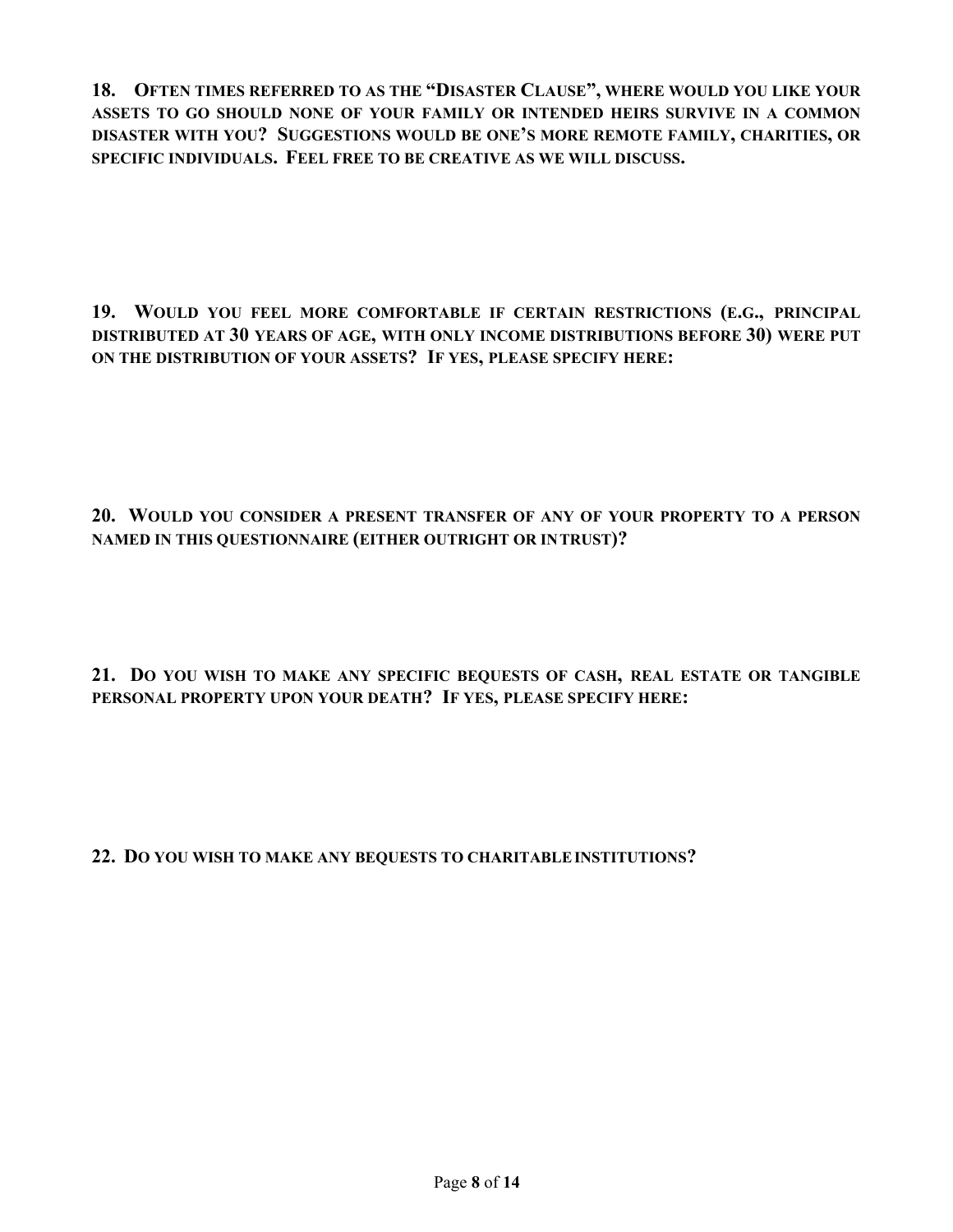# **PLEASE LIST ON THE FOLLOWING SCHEDULES (SCHEDULES A – H) EVERY ASSET YOU OWN, WHETHER YOU OWN THE ASSET IN YOUR OWN NAME, JOINTLY WITH OTHER(S), AS A REMAINDER OR FUTURE INTEREST, OR ANY OTHER WAY. THANK YOU.**

# **SCHEDULE A**

# **REAL ESTATE**

DO YOU OWN ANY REAL ESTATE IN YOUR OWN NAME OR IN ANY OTHER MANNER? IF YES, PLEASE LIST BELOW:

| Name of owners &<br>Method of ownership | Description &<br>Location | Approximate<br>Cost | <b>Current Mortgage</b><br>and/or Home<br><b>Equity Balance</b> | Fair Market Value<br>$(w/o)$ deduction for<br>mortgage balance) |
|-----------------------------------------|---------------------------|---------------------|-----------------------------------------------------------------|-----------------------------------------------------------------|
|                                         |                           |                     |                                                                 |                                                                 |
|                                         |                           |                     |                                                                 |                                                                 |
|                                         |                           |                     |                                                                 |                                                                 |
|                                         |                           |                     |                                                                 |                                                                 |
|                                         |                           |                     |                                                                 |                                                                 |

# **SCHEDULE B**

# **SECURITIES IN BROKERAGE ACCOUNT(S)**

THIS INFORMATION MAY BE PROVIDED BY ATTACHING COPIES OF CURRENT MONTHLY

STATEMENTS.

| Name of owners &<br>Method of ownership | Institution | Account No. | Current Fair<br>Market Value | Date of<br>Valuation |
|-----------------------------------------|-------------|-------------|------------------------------|----------------------|
|                                         |             |             |                              |                      |
|                                         |             |             |                              |                      |
|                                         |             |             |                              |                      |
|                                         |             |             |                              |                      |

# **SCHEDULE C**

# **STOCKS, BONDS AND MUTUAL FUNDS**

DO YOU OWN ANY STOCKS OR BONDS IN YOUR OWN NAME OR IN ANY OTHER MANNER (HELD DIRECTLY AND NOT THOUGH BROKERAGE ACCOUNTS)? IF YES, PLEASE LIST BELOW:

| Name of owners &    | Description               | Unit Value | Approximate | Estimated    | Stockbroker who |
|---------------------|---------------------------|------------|-------------|--------------|-----------------|
| Method of ownership | (including face amount of |            | Cost        | Market Value | assisted in     |
|                     | bonds or $#$ of shares)   |            |             |              | purchase        |
|                     |                           |            |             |              |                 |
|                     |                           |            |             |              |                 |
|                     |                           |            |             |              |                 |
|                     |                           |            |             |              |                 |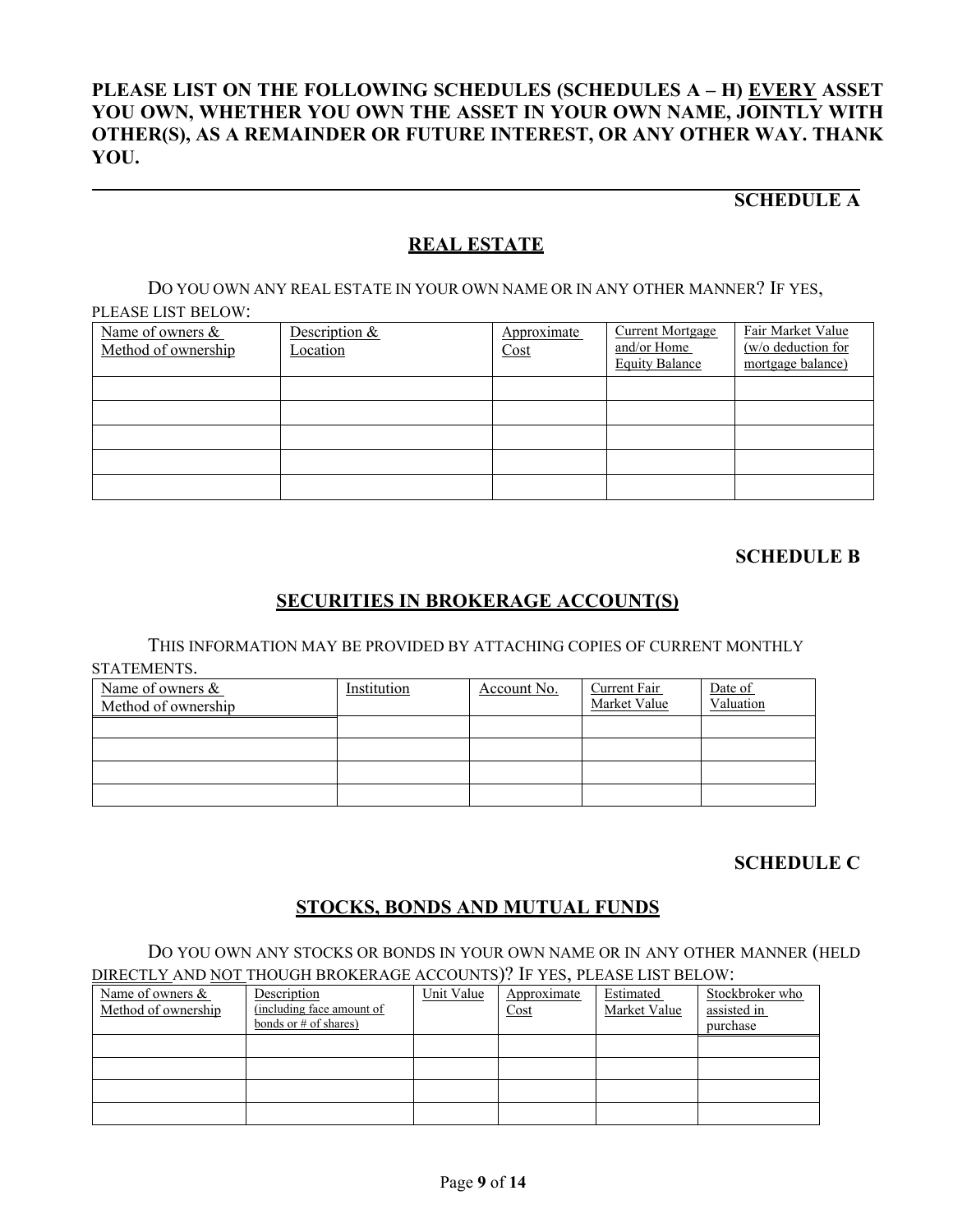# **SCHEDULE D**

# **CHECKING, SAVINGS, OR MONEY MARKET ACCOUNTS**

DO YOU HAVE ANY ACCOUNT IN YOUR OWN NAME OR IN ANY OTHER MANNER? IF YES, LIST BELOW:

| Name of owners $\&$<br>Method of ownership | Description & Location | <b>Estimated Value</b> | Amount contributed to joint<br>owner(s) other than yourself |
|--------------------------------------------|------------------------|------------------------|-------------------------------------------------------------|
|                                            |                        |                        |                                                             |
|                                            |                        |                        |                                                             |
|                                            |                        |                        |                                                             |

# **SCHEDULE E**

# **RETIREMENT PLANS**

#### THIS INFORMATION MAY BE PROVIDED BY ATTACHING COPIES OF CURRENT STATEMENTS.

| Names of Owners | Type of Plan [Pension, Profit]<br>Sharing, IRA, SEP, 401K] | Current<br>Value | <b>Beneficiaries</b> | Is Account<br>in Pay Our<br>Status? |
|-----------------|------------------------------------------------------------|------------------|----------------------|-------------------------------------|
|                 |                                                            |                  |                      |                                     |
|                 |                                                            |                  |                      |                                     |
|                 |                                                            |                  |                      |                                     |
|                 |                                                            |                  |                      |                                     |

#### **SCHEDULE F**

# **JOINTLY OWNED PROPERTY**

DID YOU CONTRIBUTE LESS THAN 100% OF THE PURCHASE PRICE OF ANY PROPERTY YOU OWN JOINTLY WITH ANYONE? IF YES, PLEASE COMPLETE THIS SCHEDULE:

| Description | Asset appears on<br>Schedule | $%$ of purchase NOT<br>paid by you | <b>Estimate Current</b><br>Value |
|-------------|------------------------------|------------------------------------|----------------------------------|
|             |                              |                                    |                                  |
|             |                              |                                    |                                  |
|             |                              |                                    |                                  |
|             |                              |                                    |                                  |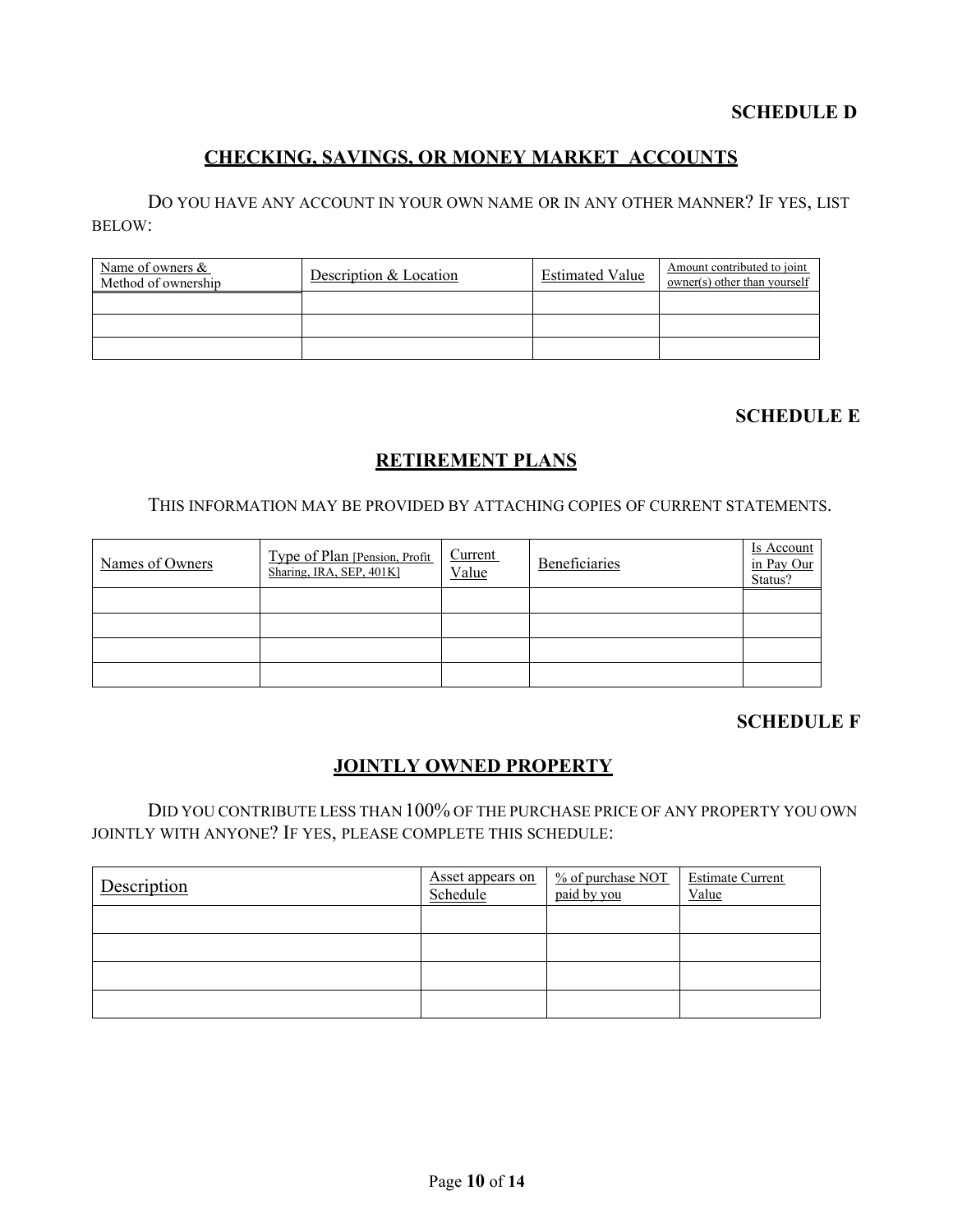# **INSURANCE**

LIST ALL LIFE INSURANCE POLICIES (INCLUDING TERM) ON THE LIFE OF YOURSELF OR IN WHICH YOU HAVE AN INTEREST. PLEASE INDICATE WHEN THE POLICY EXPIRES, IF APPLICABLE.

# **Policies on your life**:

| Company | Owner of<br>Policy | Policy<br>Number | Primary/Secondary<br>Beneficiary | Face<br>Amount | Current<br>$\frac{\text{Cash}}{\text{Cash}}$<br>Surrender<br>Value | Loans<br>Outstanding |
|---------|--------------------|------------------|----------------------------------|----------------|--------------------------------------------------------------------|----------------------|
|         |                    |                  |                                  |                |                                                                    |                      |
|         |                    |                  |                                  |                |                                                                    |                      |
|         |                    |                  |                                  |                |                                                                    |                      |

# **Policies on life of another owned by you**:

| Company | Owner of<br>Policy | Policy<br>Number | Primary/Secondary<br>Beneficiary | Face<br>Amount | Current<br>Cash<br>Surrender<br>Value | Loans<br>Outstanding |
|---------|--------------------|------------------|----------------------------------|----------------|---------------------------------------|----------------------|
|         |                    |                  |                                  |                |                                       |                      |
|         |                    |                  |                                  |                |                                       |                      |
|         |                    |                  |                                  |                |                                       |                      |
|         |                    |                  |                                  |                |                                       |                      |
|         |                    |                  |                                  |                |                                       |                      |
|         |                    |                  |                                  |                |                                       |                      |
|         |                    |                  |                                  |                |                                       |                      |
|         |                    |                  |                                  |                |                                       |                      |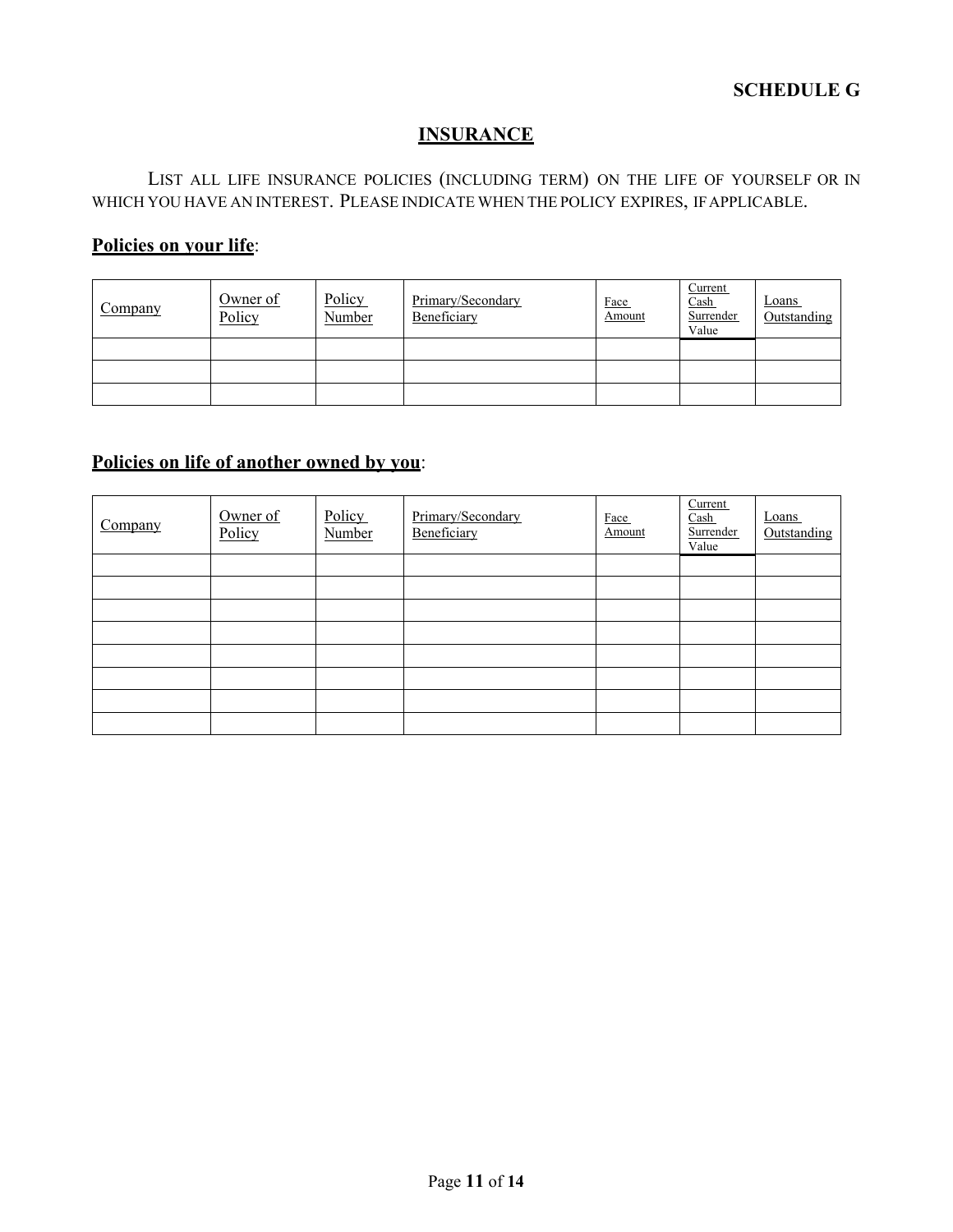# **TANGIBLE PERSONAL PROPERTY**

#### DO YOU OWN ANY OF THE TYPES OF PROPERTY LISTED BELOW IN YOUR NAME OR IN ANY OTHER MANNER? IF YES, PLEASE LIST BELOW:

|                                            | Owner | Description & Location | Approximate<br>Cost | Current Loan<br>Balance | Current Fair<br>Market<br>Value |
|--------------------------------------------|-------|------------------------|---------------------|-------------------------|---------------------------------|
| Autos/Boats                                |       |                        |                     |                         |                                 |
|                                            |       |                        |                     |                         |                                 |
|                                            |       |                        |                     |                         |                                 |
|                                            |       |                        |                     |                         |                                 |
| Household<br>Furnishings                   |       |                        |                     |                         |                                 |
|                                            |       |                        |                     |                         |                                 |
|                                            |       |                        |                     |                         |                                 |
|                                            |       |                        |                     |                         |                                 |
| Jewelry/Furs                               |       |                        |                     |                         |                                 |
|                                            |       |                        |                     |                         |                                 |
|                                            |       |                        |                     |                         |                                 |
|                                            |       |                        |                     |                         |                                 |
| Other<br>(e.g.:Stamp/<br>Coin Collections) |       |                        |                     |                         |                                 |
|                                            |       |                        |                     |                         |                                 |
|                                            |       |                        |                     |                         |                                 |
|                                            |       |                        |                     |                         |                                 |

# **SCHEDULE I**

# **OTHER MISCELLANEOUS ASSETS OR LIABILITIES**

EXPLAIN ALL "YES" ANSWERS BELOW

- 1. DO YOU ANTICIPATE ANY SIGNIFICANT FUTURE GIFTS OR INHERITANCES? IF SO, PLEASE IDENTIFY THE SOURCE AND APPROXIMATE ANTICIPATED AMOUNT(S).
- 2. DO YOU OWN ANY INTEREST IN A CO-PARTNERSHIP OR UNINCORPORATED BUSINESS?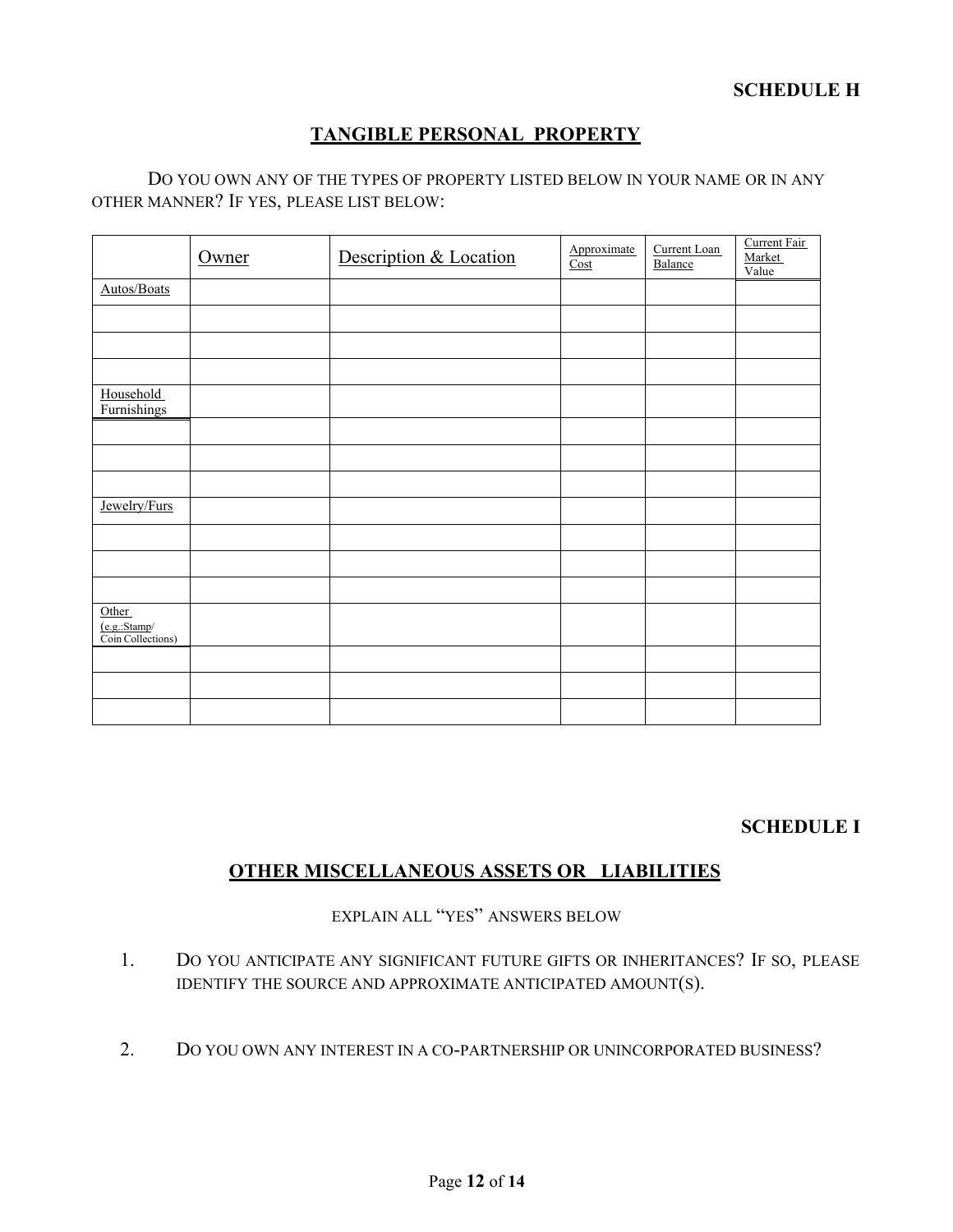- 3. WILL YOUR ESTATE OR ANY OTHER PERSON RECEIVE ANY COMPENSATION FROM YOUR EMPLOYER AS A RESULT OF YOUR DEATH?
- 4. DOES ANYBODY OWE YOU MONEY? (MORTGAGES, PROMISSORY NOTES OR OTHER MONEY OWED TO YOU? IF SO, PLEASE DESCRIBE.
- 5. HAVE YOU SET UP OR ARE YOU OR ANY OF THE PERSONS LISTED IN QUESTION 5 (PAGE 2) A BENEFICIARY OF ANY TRUST FUNDS?
- 6. ARE YOU THE OWNER OF ONE OR MORE 529 COLLEGE SAVINGS ACCOUNTS? IF YES, PLEASE PROVIDE INFORMATION REGARDING PLAN SPONSOR, BENEFICIARY, AND AMOUNT OF ACCOUNT.
- 7. ARE THERE ANY OTHER LIABILITIES THAT YOU MAY HAVE THAT HAVE NOT BEEN RECORDED IN THIS QUESTIONNAIRE? (E.G. PENDING OR THREATENED LITIGATION, TAXES, OBLIGATIONS UNDER DIVORCE/SEPARATION AGREEMENTS, SUPPORT OBLIGATIONS, PLEDGES TO CHARITIES, ETC.)

| <b>Item Number</b> | Description | Amount |
|--------------------|-------------|--------|
|                    |             |        |
|                    |             |        |
|                    |             |        |
|                    |             |        |
|                    |             |        |
|                    |             |        |